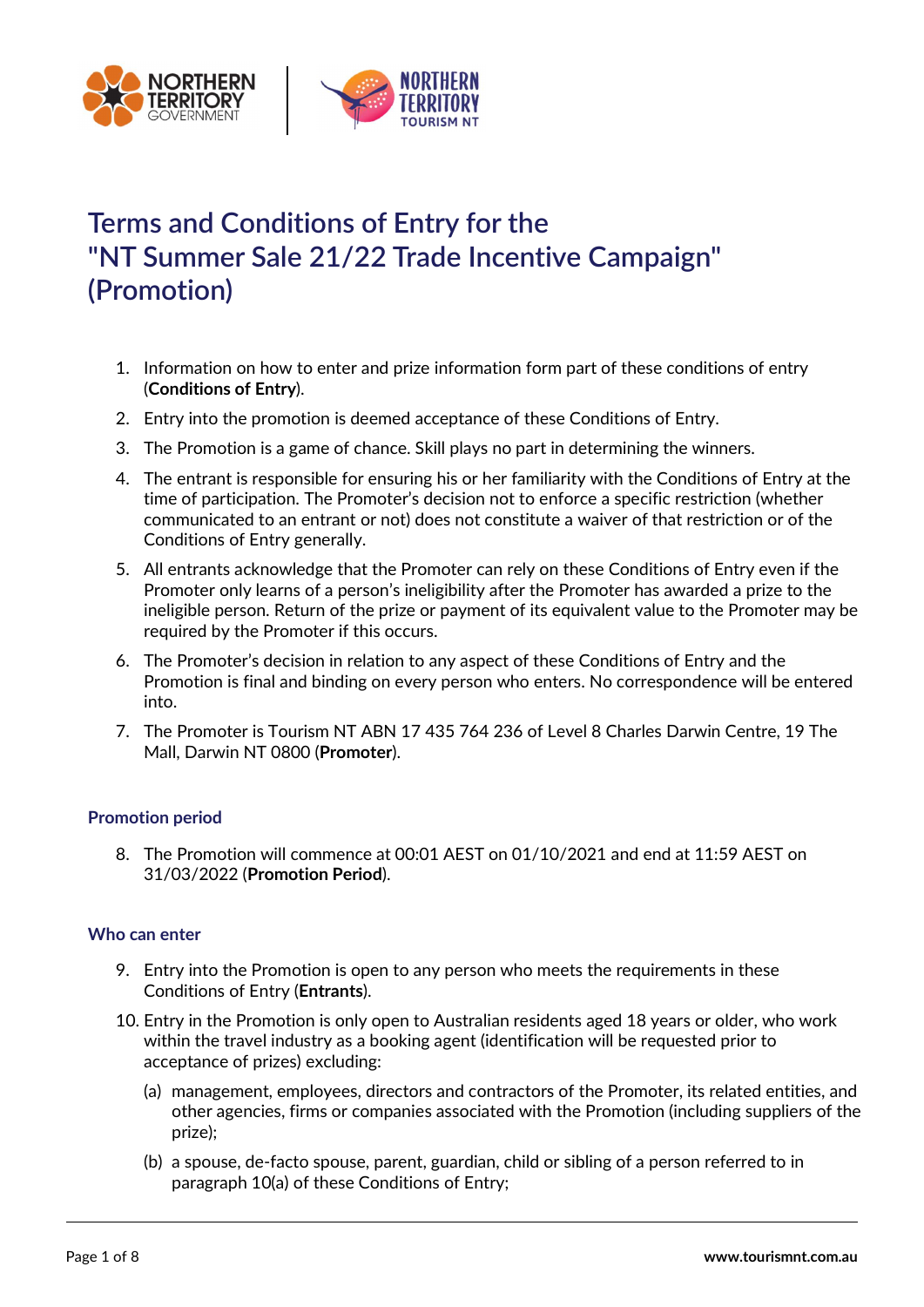(c) persons who have breached the terms and conditions of any promotion run by or on behalf of the Promoter,

The persons referred to in paragraph 10(b) of these Conditions of Entry includes natural and non-natural relations (in the opinion of the Promoter) and the Promoter is responsible for determining whether a person is an Entrant in its absolute discretion.

# How to enter

- 11. To enter and be eligible to win, Entrants must, during the Promotion Period:
	- a. Make an eligible sale with the NT Summer Sale campaign through one of the campaign partners - Helloworld and Holidays of Australia, or any new partners identified during the campaign period, who have signed a Cooperative Marketing Agreement ("Agreement") with Tourism NT or is deemed to be an Affiliate Agent under the Agreement.
	- b. Each eligible sale must meet the following criteria:
		- i. The booking must be made through one of our campaign partners: Holidays of Australia / NT Now or Helloworld / Viva Holidays.
		- ii. Travel must be booked within the campaign period from 1 October 2021 to 31 March 2022 or as defined in the Agreement.
		- iii. Travel departure must occur on or before 31 March 2022.
		- iv. Every traveller who is 18 years of age or older under the booking must provide a digital certificate or any other documentation issued by the Australian Government stating to the effect that the individual to whom the document is issued has received all required COVID-19 vaccinations.
		- v. The booking must be valued at a minimum of \$1,000 (inclusive of GST) which may include any bookable flight, accommodation, tour, attraction or hire vehicle inbound to, or from within the NT.
		- vi. The booking must have a minimum of 80% of its monetary values attributable to products or services that are obtained in the NT. For example: hotels located in the NT, travel tours that start and end in the NT, car rentals with pick up and drop off in the NT and flights to and from the NT.
	- c. Intra-Territory travel by NT residents that satisfies paragraphs  $11(b)(i) 11(b)(vi)$  above are eligible with the exception that any interstate travel components for NT residents will be excluded for the purposes of paragraph 11(b)(v) above.
- 12. Any costs associated with accessing the Promotion Website from an Entrant's personal computer or device are the Entrant's responsibility and are dependent on the internet service provider used. Entrants must submit their entries manually using an internet browser.
- 13. The Promoter has no control over communication networks or services, the Internet, or computer or telephone networks or lines and accepts no responsibility for any problems associated with them, whether due to traffic congestion, technical malfunction or otherwise.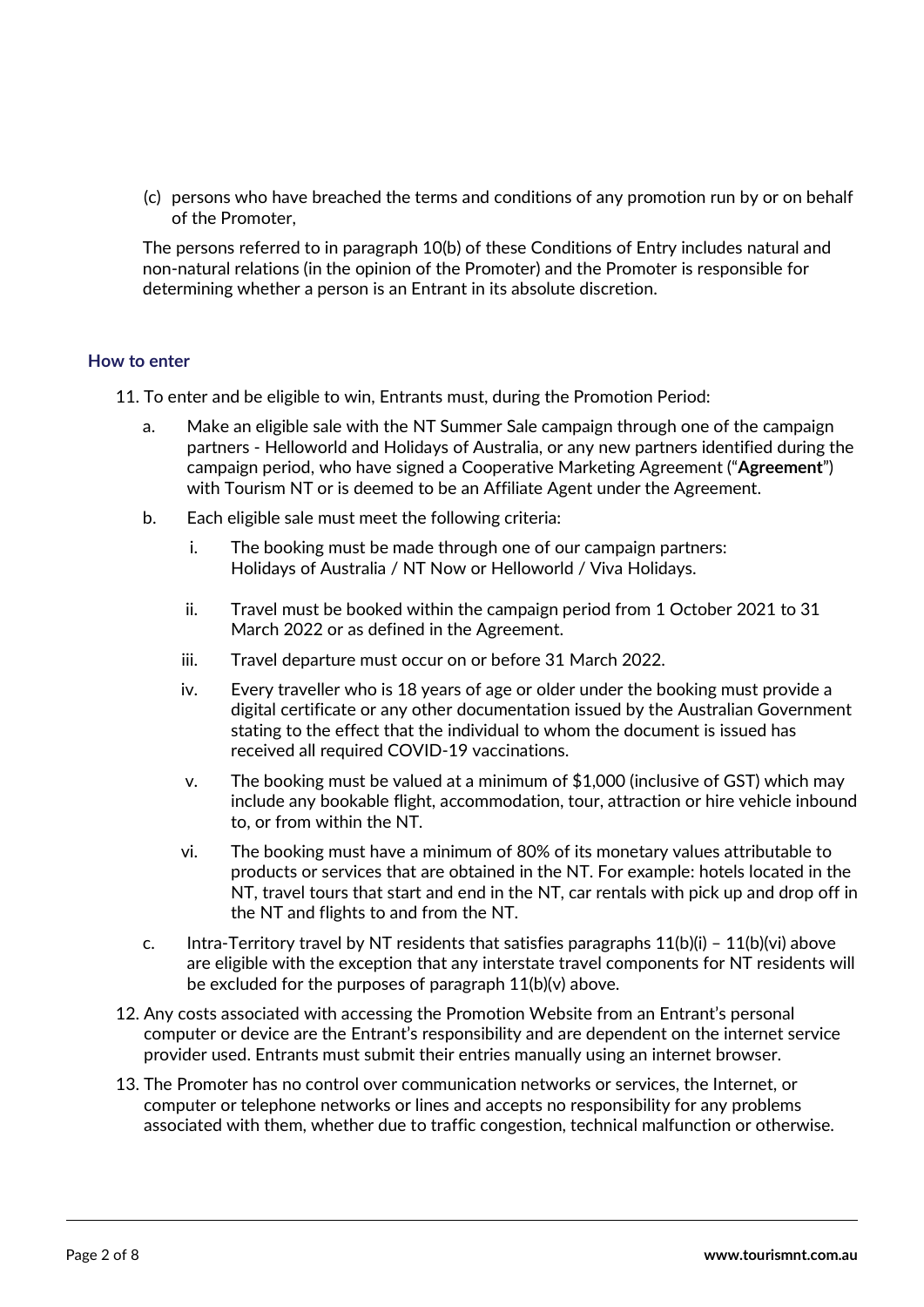- 14. The use of any automated entry software or any other mechanical or electronic means that allows an Entrant to automatically enter the Promotion repeatedly is prohibited and will render entries submitted using such means as invalid.
- 15. Incomplete, illegible, indecipherable or incorrect entries are not eligible to win.
- 16. Entries are deemed to be received at the time of receipt into the Promoter's database, not the time of transmission by the Entrant.
- 17. All entries including words and images submitted by Entrants become the property of the Promoter and may be used in future marketing initiatives at the discretion of the Promoter.

## **Verification**

- 18. If requested by the Promoter, Entrants must produce, within the time requested by the Promoter at its absolute discretion, appropriate photo identification or other documentation required by the Promoter to verify their identity, age, eligibility to enter the Promotion and claim the prize (if won) and compliance with these Conditions of Entry. If the items required by the Promoter are not received or an Entrant has not been verified to the satisfaction of the Promoter within the time period required by the Promoter, the entry submitted by the Entrant will be deemed as invalid. The prize will only be awarded following all verification requirements of the Promoter being met to its satisfaction.
- 19. Entrants can only enter the Promotion in their own name.
- 20. Entrants must submit an entry that complies with these Conditions of Entry in order to be eligible for selection (Eligible Entries).

#### Winner assessment & prize information

- 21. The draw of all Eligible Entries received during the Promotion Period will take place at Tourism NT, Level 29, 420 George Street, Sydney, NSW, 2000 (Judging Location) by a representative of the Promoter under the supervision of an independent scrutineer from 13:00 AEST on:
	- (a) 30 November 2021 for October 2021 Prize
	- (b) 10 January 2022 for November 2021 Prize
	- (c) 31 January 2022 for December 2021 Prize
	- (d) 28 February 2022 for January 2022 Prize
	- (e) 31 March 2022 for February 2022 Prize
	- (f) 29 April 2022 for October 2021 to March 2022 Prize
- 22. During each draw, Eligible Entries will be drawn at random, which has been submitted as part of the Eligible Entry in accordance with paragraph 11.
- 23. October 2021 Prize One (1) winning Entrant will receive one (1) Northern Territory prize package valued at up to \$5,000 (AUD) (October Prize), including a voucher valued at up to \$1,000 (AUD) for return flights to the Northern Territory and another voucher valued at up to \$4,000 (AUD) for Northern Territory tourism products. The October Prize package must be booked through either Tourism Top End Information Centre or Tourism Central Australia Visitor Information Centre, for Northern Territory tourism products only. The voucher for flights to the value of \$1,000 (AUD) will be issued by Qantas, Jetstar or Virgin, depending on the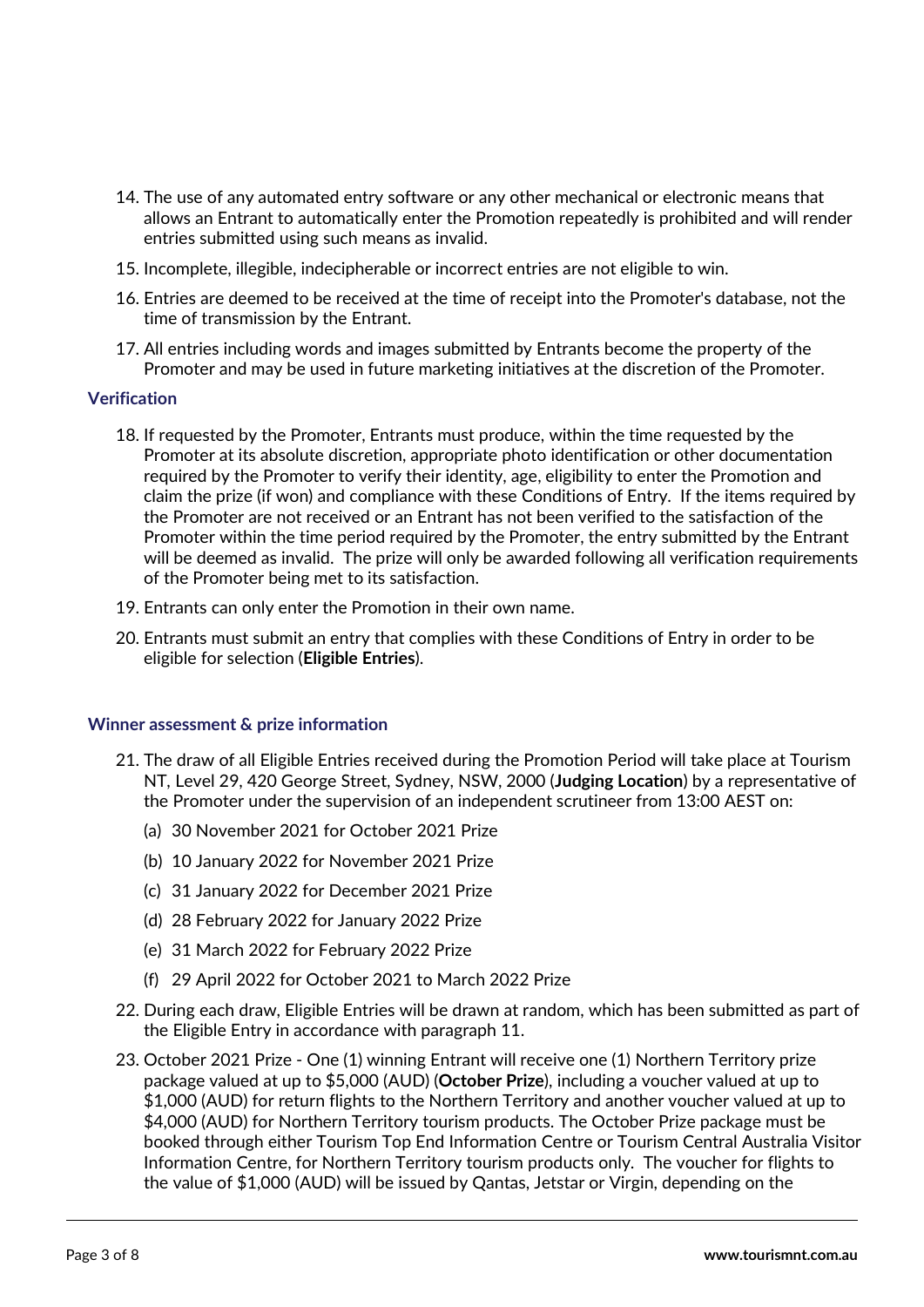destination in the Northern Territory (booking fees may be applicable). Spending money is not included. The October Prize must be booked on or before 10 June 2022 and taken within twelve (12) months of the October Prize being awarded. In the event that travel restrictions are in place during this period that prevent travel to the Northern Territory, the October Prize must be taken within 6 months after all travel restrictions are lifted in the jurisdictions between the winning Entrant and the Promoter.

- 24. November 2021 Prize One (1) winning Entrant will receive one (1) Northern Territory prize package valued at up to \$5,000 (AUD) (November Prize), including a voucher valued at up to \$1,000 (AUD) for return flights to the Northern Territory and another voucher valued at up to \$4,000 (AUD) for Northern Territory tourism products. The November Prize package must be booked through either Tourism Top End Information Centre or Tourism Central Australia Visitor Information Centre, for Northern Territory tourism products only. The voucher for flights to the value of \$1,000 (AUD) will be issued by Qantas, Jetstar or Virgin, depending on the destination in the Northern Territory (booking fees may be applicable). Spending money is not included. The November Prize must be booked on or before 10 June 2022 and taken within twelve (12) months of the November Prize being awarded. In the event that travel restrictions are in place during this period that prevent travel to the Northern Territory, the November Prize must be taken within 6 months after all travel restrictions are lifted in the jurisdictions between the winning Entrant and the Promoter.
- 25. December 2021 Prize One (1) winning Entrant will receive one (1) Northern Territory prize package valued at up to \$5,000 (AUD) (December Prize), including a voucher valued at up to \$1,000 (AUD) for return flights to the Northern Territory and another voucher valued at up to \$4,000 (AUD) for Northern Territory tourism products. The December Prize package must be booked through either Tourism Top End Information Centre or Tourism Central Australia Visitor Information Centre, for Northern Territory tourism products only. The voucher for flights to the value of \$1,000 (AUD) will be issued by Qantas, Jetstar or Virgin, depending on the destination in the Northern Territory (booking fees may be applicable). Spending money is not included. The December Prize must be booked on or before 10 June 2022 and taken within twelve (12) months of the December Prize being awarded. In the event that travel restrictions are in place during this period that prevent travel to the Northern Territory, the December Prize must be taken within 6 months after all travel restrictions are lifted in the jurisdictions between the winning Entrant and the Promoter.
- 26. January 2022 Prize One (1) winning Entrant will receive one (1) Northern Territory prize package valued at up to \$5,000 (AUD) (January Prize), including a voucher valued at up to \$1,000 (AUD) for return flights to the Northern Territory and another voucher valued at up to \$4,000 (AUD) for Northern Territory tourism products. The January Prize package must be booked through either Tourism Top End Information Centre or Tourism Central Australia Visitor Information Centre, for Northern Territory tourism products only. The vouchers for flights to the value of \$1,000 (AUD) will be issued by Qantas, Jetstar or Virgin, depending on the destination in the Northern Territory (booking fees may be applicable). Spending money is not included. The January Prize must be booked on or before 10 June 2022 and taken within twelve (12) months of the January Prize being awarded. In the event that travel restrictions are in place during this period that prevent travel to the Northern Territory, the January Prize must be taken within 6 months after all travel restrictions are lifted in the jurisdictions between the winning Entrant and the Promoter.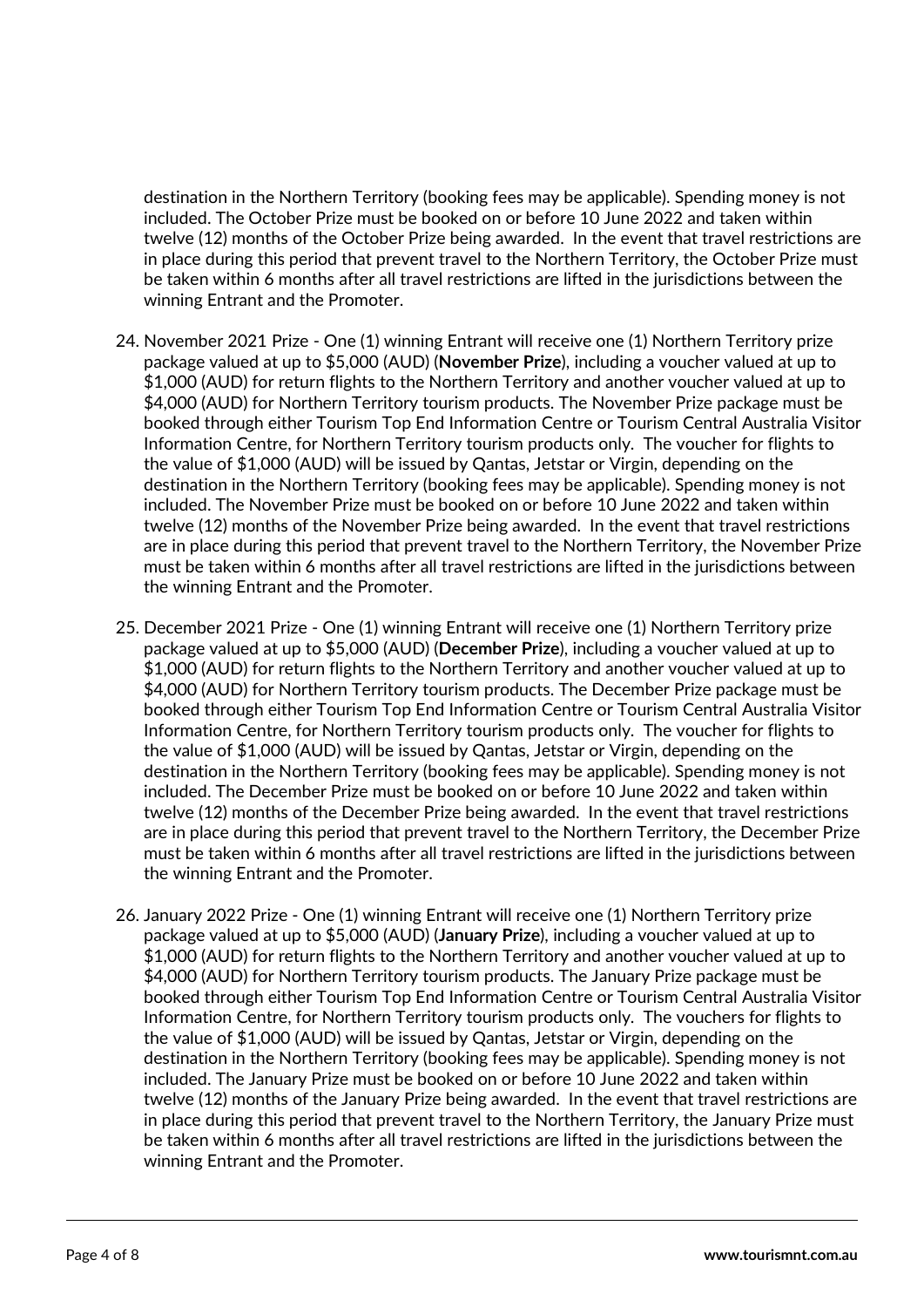- 27. February 2022 Prize One (1) winning Entrant will receive one (1) Northern Territory prize package valued at up to \$5,000 (AUD) (February Prize), including a voucher valued at up to \$1,000 (AUD) for return flights to the Northern Territory and another voucher valued at up to \$4,000 (AUD) for Northern Territory tourism products. The February Prize package must be booked through either Tourism Top End Information Centre or Tourism Central Australia Visitor Information Centre, for Northern Territory tourism products only. The voucher for flights to the value of \$1,000 (AUD) will be issued by Qantas, Jetstar or Virgin, depending on the destination in the Northern Territory (booking fees may be applicable). Spending money is not included. The February Prize must be booked on or before 10 June 2022 and taken within twelve (12) months of the February Prize being awarded. In the event that travel restrictions are in place during this period that prevent travel to the Northern Territory, the February Prize must be taken within 6 months after all travel restrictions are lifted in the jurisdictions between the winning Entrant and the Promoter.
- 28. October 2021 Mar 2022 Prize: Ten (10) winning Entrants will each receive one (1) Northern Territory prize package valued at up to \$5,000 (AUD) (Oct - Mar Prize), including a voucher valued at up to \$1,000 (AUD) for return flights to the Northern Territory and another voucher valued at up to \$4,000 (AUD) for Northern Territory tourism products. The Oct - Mar Prize packages must be booked through either Tourism Top End Information Centre or Tourism Central Australia Visitor Information Centre for Northern Territory tourism products only. The voucher for flights to the value of \$1,000 (AUD) will be issued by Qantas, Jetstar or Virgin, depending on the destination in the Northern Territory (booking fees may be applicable). Tourism NT will distribute the Oct – Mar Prize to the winning Entrants at Tourism NT's sole and absolute discretion. Spending money is not included. The Oct - Mar Prize must be booked on or before 10 June 2022 and taken within twelve (12) months of the Oct - Mar Prize being awarded. In the event that travel restrictions are in place during this period that prevent travel to the Northern Territory, the Oct - Mar Prize must be taken within 6 months after all travel restrictions are lifted in the jurisdictions between the winning Entrants and the Promoter.

(The October Prize, November Prize, December Prize, January Prize, February Prize and October - March Prize will collectively be referred to as "Prize" hereinafter.)

#### Prize conditions

- 29. The Prize, or components of the Prize, are not transferable or exchangeable and cannot be taken as cash.
- 30. The Prize must be used in one transaction for flights and one transaction for the NT tourism products.
- 31. In the event that for any reason the winning Entrants do not take an element of the Prize at the time stipulated by the Promoter, then that element of the Prize will be forfeited by the winning Entrants.
- 32. Each winning Entrant must complete and sign all relevant waiver forms prior to receiving their respective Prize.
- 33. Participation in the Prize is subject to, and acceptance of, such other terms and conditions as may be imposed by those involved in the provision of products and services included in the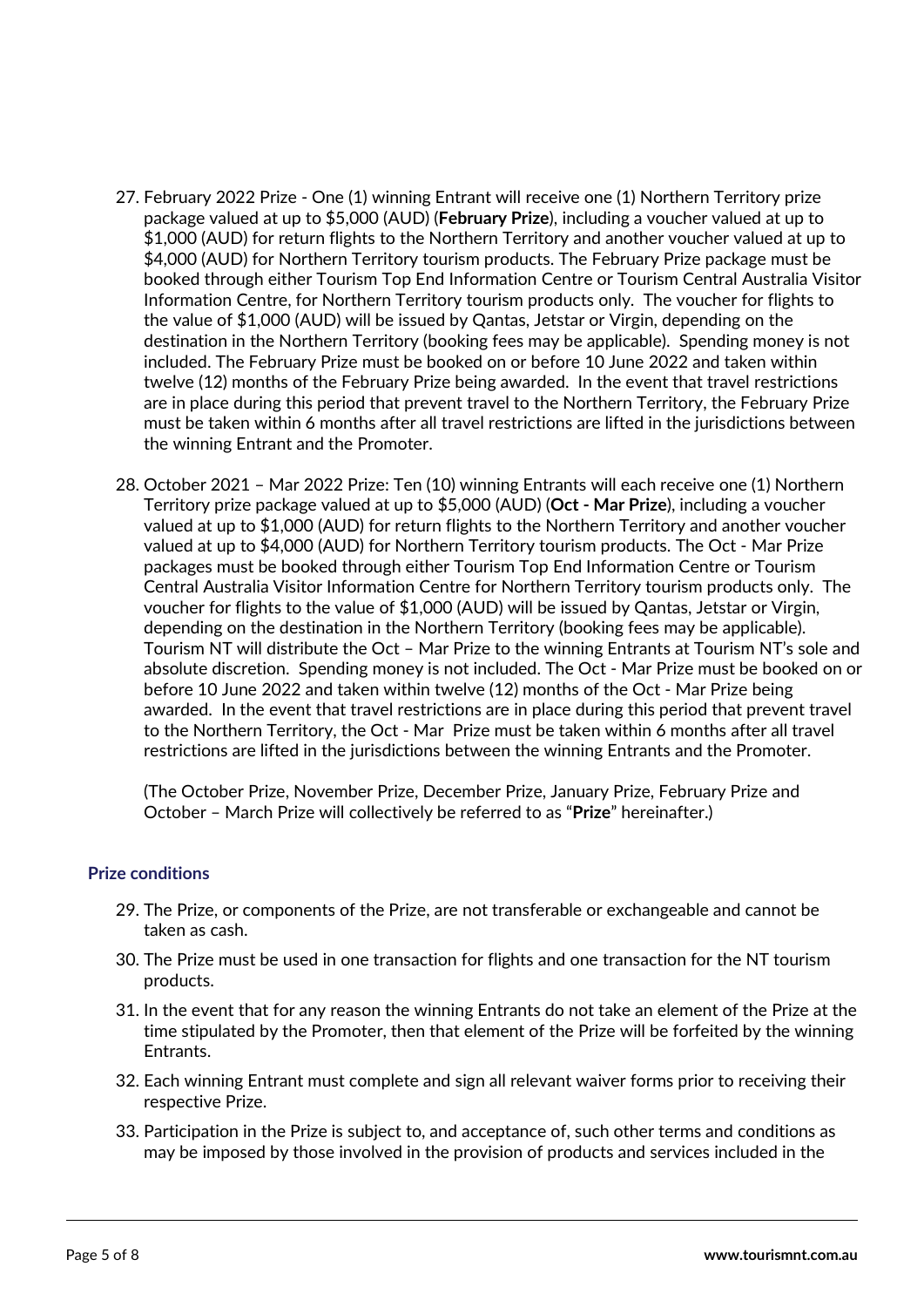Prize. Each winning Entrant is required to agree to those terms and conditions at the time of claiming their respective Prize.

- 34. The Prize cannot be sold, scalped, auctioned, raffled, pledged, or promoted as an incentive or reward by any third party as an inducement for any person or other entity to enter into any commercial or other arrangements with that third party. If the Prize is obtained through any of these methods, it will not be honoured.
- 35. Prize documentation will be delivered to the winning Entrant at the address communicated to the Promoter during verification of the Entrant.
- 36. If more than one person attempts to claim the Prize, the Promoter has sole and absolute discretion to determine which of those persons the winning Entrant is.
- 37. The Prize must be taken as offered and may not be varied.
- 38. The Promoter accepts no responsibility for any variation in the value of the Prize from the time of creating the Promotion materials.
- 39. If the Promoter is unable to provide the winning Entrants with the Prize or any element of the Prize, the Promoter reserves the right to supply an alternative prize of similar monetary value to the Prize or any element thereof.
- 40. In the event that a winning Entrant is unable to be contacted or a winning Entrant is unable to take the Prize on the respective travel dates, the Promoter will retain the Prize for one (1) month from the date of the draw. If the Prize is not claimed within one (1) month of the date of the draw, the Promoter will redraw another winner for the unclaimed Prize.
- 41. The redraw will take place at the Judging Location by a representative of the Promoter under the supervision of an independent scrutineer from 13:00 AEST on:
	- a. 10 January 2022 for October 2021 Prize
	- b. 10 February 2022 for November 2021 Prize
	- c. 28 February 2022 for December 2021 Prize
	- d. 28 March 2022 for January 2022 Prize
	- e. 29 April 2022 for February 2022 Prize
	- f. 27 May 2022 for October 2021 to March 2022 Prize

#### Notifications of prize winners

- 42. The winning Entrants will be:
- (a) notified by phone and in writing via email; and
- (b) advertised on the Promotion Website from
	- a. 1 December 2021 for the October 2021 Prize
	- b. 11 January 2022 for the November 2021 Prize
	- c. 3 February 2022 for the December 2021 Prize
	- d. 1 March 2022 for the January 2022 Prize
	- e. 1 April 2022 for the February 2022 Prize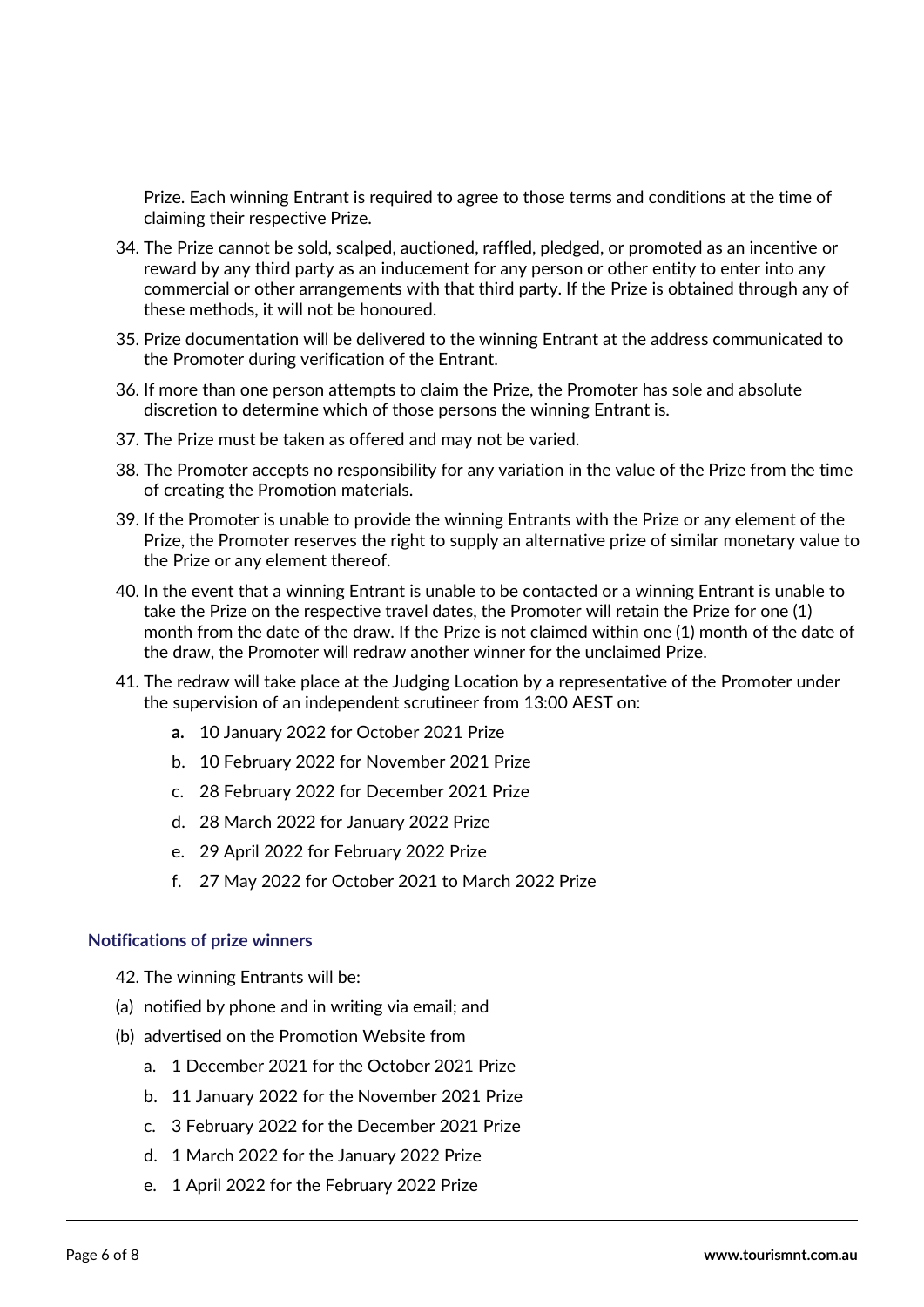- f. 3 May 2022 for the October 2021 March 2022 Prize
- 43. If a redraw takes place, the winning Entrants will be:
- (a) notified by phone and in writing via email; and
- (b) advertised on the Promotion Website from
	- a. 11 January 2022 for October 2021 Prize
	- b. 11 February 2022 for November 2021 Prize
	- c. 1 March 2022 for December 2021 Prize
	- d. 29 March 2022 for January 2022 Prize
	- e. 29 April 2022 for February 2022 Prize
	- f. 27 May 2022 for October 2021 to March 2022 Prize

### General

- 44. The Promoter accepts no responsibility for any entries not received for any reason during the Promotion Period. No responsibility will be taken for lost, late or misdirected entries. The Promoter does not warrant that the entry mechanism will be available at all times during the Promotion Period.
- 45. If, for any reason, the Promotion is not capable of being run as planned, including due to infection by computer virus, bugs, network failure, tampering, unauthorised intervention, fraud or any other causes beyond the control of the Promoter, which corrupt or affect the administration, security, fairness, integrity or proper conduct of the Promotion, the Promoter reserves the right in its absolute discretion to take any action that may be available to it, including cancelling, terminating, modifying or suspending the Promotion.
- 46. Any Entrant who, in the opinion of the Promoter, tampers or interferes with the entry mechanism in any way, engages in any unlawful or improper conduct which jeopardises or is likely to jeopardise the fair or proper conduct of the Promotion, or who does not properly comply with the entry process, will be ineligible to win.
- 47. The:
	- (a) Promoter, the Promoter's related entities, and all agencies associated with the Promotion; and
	- (b) the employees, agents, directors and contractors, of all entities referred to in paragraph 45(a), shall not be liable for any loss or claim, action, demand, liability, damage, cost, expense or personal injury whatsoever (including but not limited to any direct, indirect or consequential loss), incurred, suffered or sustained by any person or entity (without limitation) in connection with, or arising from, the Promotion or the acceptance or use of the Prize, except that which cannot be excluded by law (in which case that liability is limited to the maximum extent allowable by law).
- 48. The Promoter accepts no responsibility for any tax liabilities that may arise from winning or receiving the benefit of the Prize.